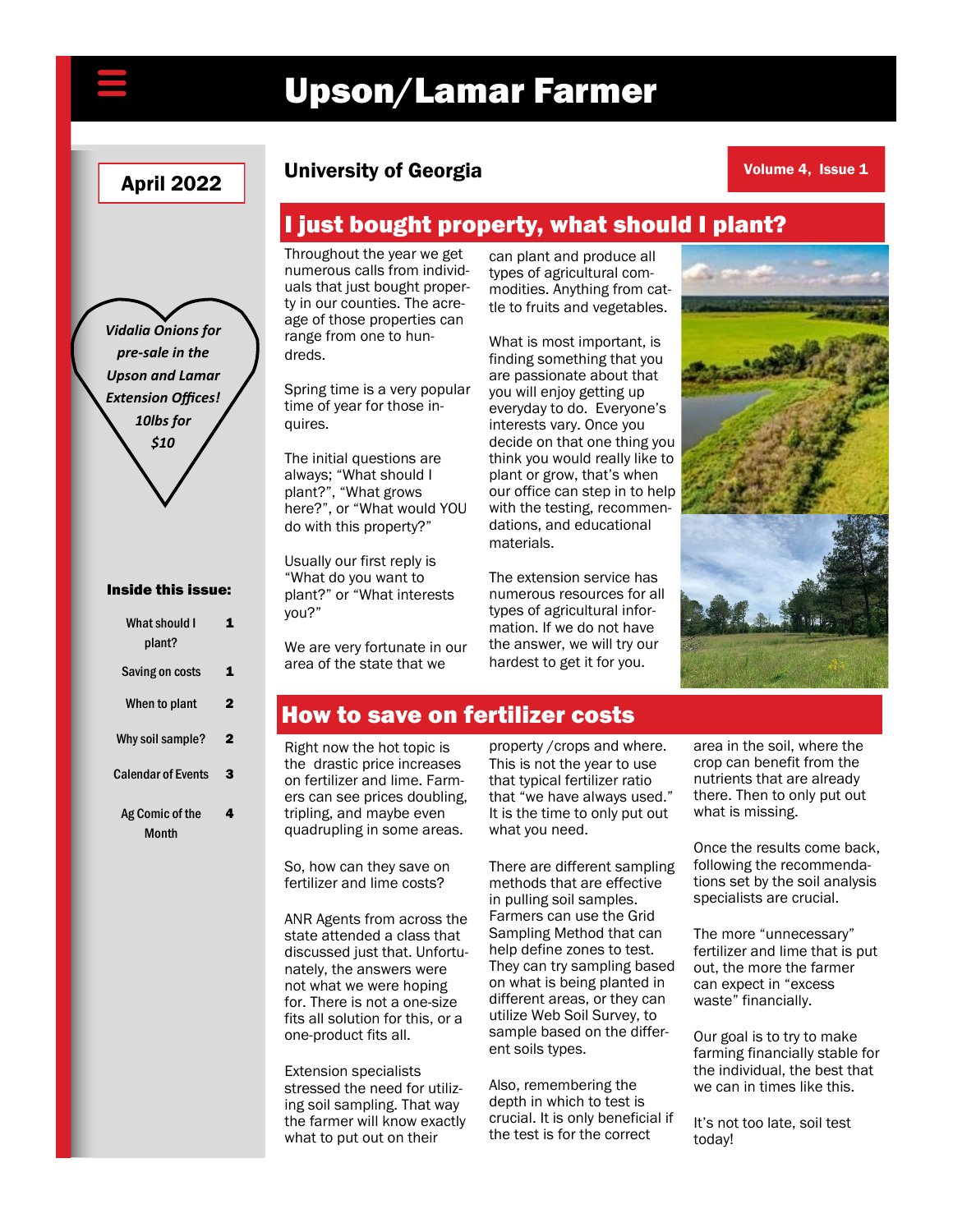#### Page 2



*"No matter how long the winter, Spring is sure to follow."* 

-Holly Spangler



#### When to start planting

It is that time of year again, time to start thinking about what vegetables you are wanting to plant for the spring season. The first two factors to take into account are 1. What type of plants do you want? and 2. When do you need to plant?

The extension service will always suggest taking a soil sample to see what nutrients levels and pH your soil is already setting at prior to planting. Next, depending on what type of plant, the optimal soil temperature is very important to determine when you should start to get transplants or seeds in the ground.

We have already started planting tomatoes, eggplant, and peppers in the greenhouse, getting ready for transplanting when the soils warm up.

Here is a list of the optimal temperature ranges for some of the most popular plants:

| Corn     | 60-95°F |
|----------|---------|
| Cucumber | 60-95°F |
| Eggplant | 75-95°F |
| Pepper   | 65-95°F |
| Squash   | 70-95°F |
| Tomato   | 60-85°F |
|          |         |

The University of Georgia has multiple weather stations around the state that are taking daily tests of not only outside temperature,

but also soil temperature, soil moisture, etc. As of Friday March 18, 2022 at 8:44am the Dempsey Research Farm (closest station to our area, Spalding County) is reading 50.6 °F outside temperature; and soil temperatures at 2 inches is 54.1  $\circ$ F, 4 inches 54.5 $\circ$ F, and 8 inches 57.1 <sup>o</sup>F. You can find this information at the following URL address:

[http://](http://www.georgiaweather.net/index.php?content=calculator&variable=CC&site=DEMPSEY) [www.georgiaweather.net/](http://www.georgiaweather.net/index.php?content=calculator&variable=CC&site=DEMPSEY) [index.php?](http://www.georgiaweather.net/index.php?content=calculator&variable=CC&site=DEMPSEY) [con](http://www.georgiaweather.net/index.php?content=calculator&variable=CC&site=DEMPSEY)[tent=calculator&variable=CC](http://www.georgiaweather.net/index.php?content=calculator&variable=CC&site=DEMPSEY) [&site=DEMPSEY](http://www.georgiaweather.net/index.php?content=calculator&variable=CC&site=DEMPSEY)

#### Why soil sample?

To many, the extension office may seem like a broken record. Always saying "have you soil tested?" "You should soil test!" So why do we always say that?

Well, a soil test is the best tool for assessing soil fertility. "Soil testing is a chemical analysis that reveals any soil fertility issues that may be limiting production. The soil sample analysis provides a guideline for the amount of lime or fertilizer needed to correct deficiencies or imbalances in soil pH or available nutrients. These amounts are determined by the specific needs of the crop being grown.

Furthermore, soil test recommendations from the Extension office are based on decades of scientific studies. Thus, by regularly testing the soil and following the recommendations, soil fertility can be maintained at levels that result in optimum productivity of the pasture or hayfield."

Forages differ in the amount of nutrients required and the time of year in which the nutrients are needed. Your soil test will have the crop specific recommendations printed, based on the results of your test. The recommendations will tell you what to fertilize with, the amount to use, and suggested time of application.

For example, let's say you have a common bermudagrass pasture or a bahiagrass pasture. The recommended pH is 6.0, anything below will require the field to be limed. The recommended nitrogen is 75-125 pounds per acre.

For pastures not intensively grazed the recommendation will be to apply that 75-125 pounds but for intensively grazed pastures that recommendation will increase to 125-175 pounds. If excess forage is common under grazing conditions, the recommendation will be to split the pasture in half and apply nitrogen to only one section in early April, and to the remaining apply nitrogen in July or August, dependent upon the

amount of forage that will be utilized.

Soil sampling test results will give you the base line of what you are currently working with, and they will give you the recommendations to improve the fertility.

So, just like in most educational presentations, the more someone says something, the more important that statement is. "Soil test! Soil test! Soil Test!"

Needing to know how to soil sample? Checkout this "Soil Sampling Basics" video created by Upson/Lamar County Extension, Towaliga SWCD, and Lamar County SWCD. It goes over how to pull a soil sample, how to submit a soil sample, and how to interpret the soil test results.

https://www.youtube.com/ watch? v=F6cuwYqWsMw&list=PLjRL RGswSKO3Y7HTr2nk919CO Mq3BKr7s&index=2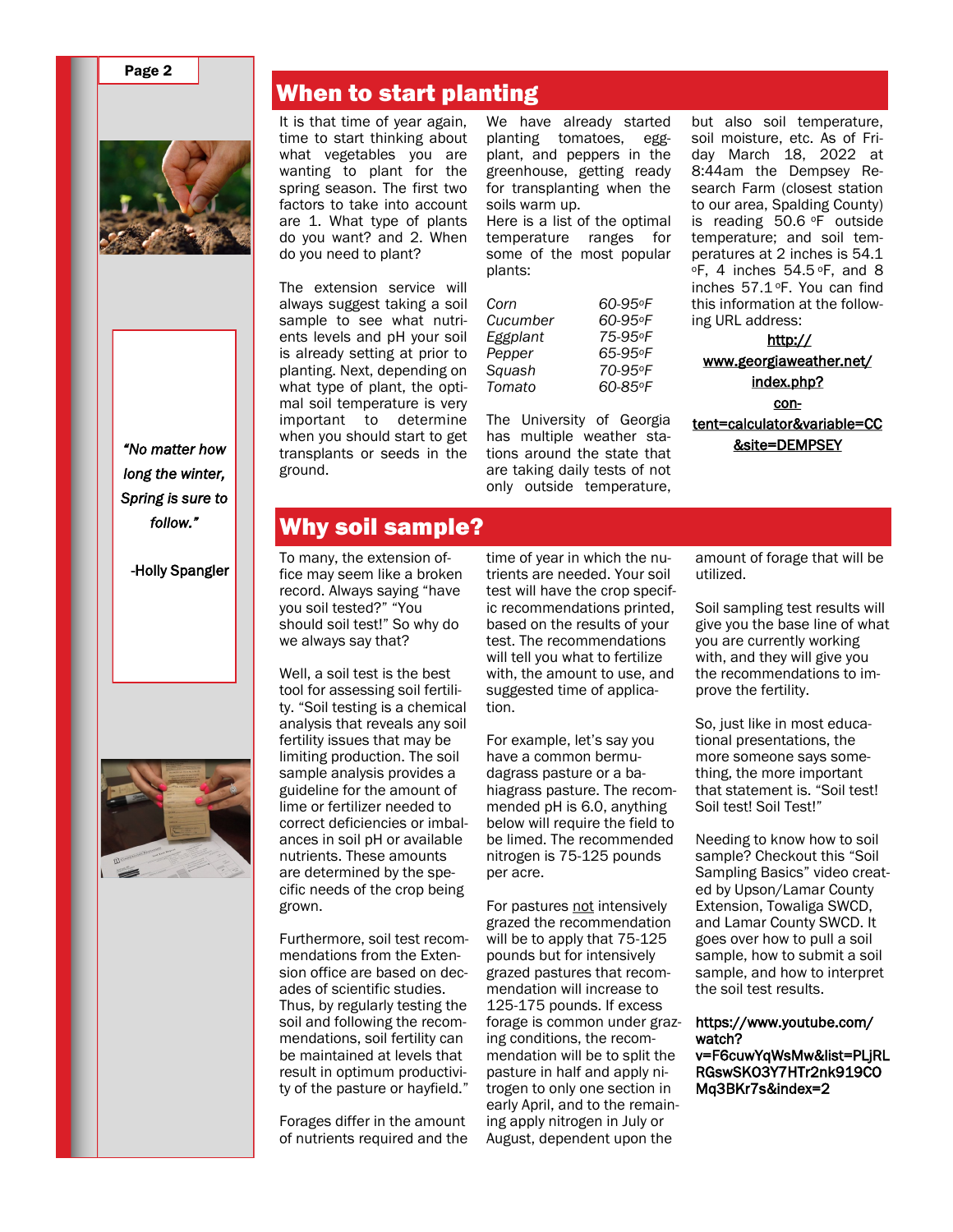

| Sun          | <b>Mon</b>                                                   | <b>Tue</b>                                     | <b>Wed</b> | <b>Thu</b>     | Fri              | <b>Sat</b>                                                 |
|--------------|--------------------------------------------------------------|------------------------------------------------|------------|----------------|------------------|------------------------------------------------------------|
|              |                                                              |                                                |            |                | $\mathbf{1}$     | $\overline{2}$                                             |
| $\mathsf{3}$ | $\overline{4}$                                               | 5<br><b>Better Beef</b><br>Systems<br>(Tifton) | $\,$ 6     | $\overline{7}$ | $\boldsymbol{8}$ | 9                                                          |
| 10           | 11<br><b>Lunch N Learn</b><br><b>Rain Gardens</b><br>(Lamar) | 12                                             | 13         | 14             | 15               | 16                                                         |
| 17           | 18                                                           | 19                                             | 20         | 21             | 22               | 23                                                         |
| 24           | 25                                                           | 26                                             | 27         | 28             | 29               | 30<br><b>Small</b><br>Ruminant<br>Workshop<br>(Oglethorpe) |

# May 2022

*\*Contact Upson County if you are interested in riding down to Tifton for the Better Beef Systems Program on April 5th (706)647-8989*

| Sun            | <b>Mon</b>                                         | <b>Tue</b>                                             | Wed                                                                                                                                                           | <b>Thu</b>                                 | Fri | Sat                                                                  |
|----------------|----------------------------------------------------|--------------------------------------------------------|---------------------------------------------------------------------------------------------------------------------------------------------------------------|--------------------------------------------|-----|----------------------------------------------------------------------|
| $\overline{1}$ | $\overline{2}$                                     | 3                                                      | $\overline{4}$                                                                                                                                                | 5                                          | 6   | 7                                                                    |
| $\overline{8}$ | 9<br>Lunch N Learn<br><b>Well Water</b><br>(Lamar) | 10                                                     | 11                                                                                                                                                            | 12<br><b>MGCA</b><br>Membership<br>(Lamar) | 13  | 14<br><b>Cattle</b><br><b>Handling</b><br><b>Training</b><br>(Upson) |
| 15             | 16                                                 | 17                                                     | 18                                                                                                                                                            | 19<br><b>Ag Afterhours</b><br>(Lamar)      | 20  | 21<br><b>ANCW Region II Meeting</b><br>(Jackson County)              |
| 22             | 23                                                 | l 24*Pesticide<br>Credit*<br>(pastures &<br>hayfields) | 25                                                                                                                                                            | 26                                         | 27  | 28                                                                   |
| 29             | 30<br><b>Offices Closed</b><br>(Memorial<br>Day)   | 31                                                     | *Contact Upson County for details on the Pesticide Credit Program<br>(706)647-8989<br>*Contact Lamar County for details on the Lunch N Learns<br>770)358-5163 |                                            |     |                                                                      |